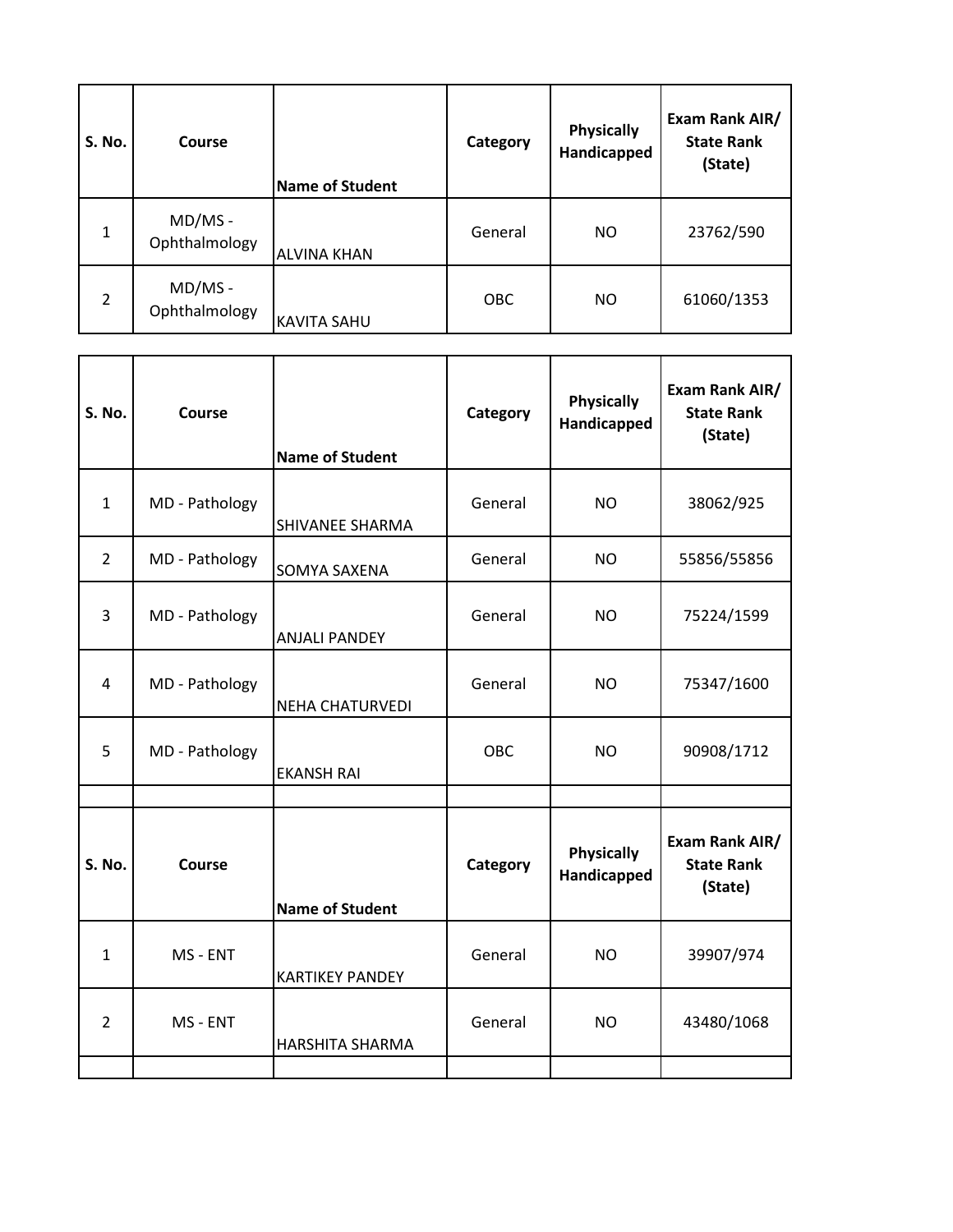| S. No.         | Course            | <b>Name of Student</b>  | Category   | <b>Physically</b><br>Handicapped | Exam Rank AIR/<br><b>State Rank</b><br>(State) |
|----------------|-------------------|-------------------------|------------|----------------------------------|------------------------------------------------|
| $\mathbf{1}$   | MS - Orthopaedics | <b>SOURABH RASTOGI</b>  | General    | NO.                              | 17779/437                                      |
| 4              | MS - Orthopaedics | <b>VIPUL AGARWAL</b>    | General    | NO.                              | 18389/459                                      |
| $\mathfrak{D}$ | MS - Orthopaedics | <b>VISHVAJEET SINGH</b> | <b>OBC</b> | NO.                              | 28917/727                                      |
| 3              | MS - Orthopaedics | <b>BRAJENDRA KARN</b>   | <b>SC</b>  | NO.                              | 82253/1569                                     |

| S. No.         | Course                    | <b>Name of Student</b> | Category | <b>Physically</b><br>Handicapped | Exam Rank AIR/<br><b>State Rank</b><br>(State) |
|----------------|---------------------------|------------------------|----------|----------------------------------|------------------------------------------------|
| $\mathbf{1}$   | $MD -$<br>Anaesthesiology | <b>MAYANK KARODE</b>   | General  | <b>NO</b>                        | 29283/736                                      |
| $\overline{2}$ | $MD -$<br>Anaesthesiology | RADHIKA KHARE          | General  | <b>NO</b>                        | 38457/936                                      |
| 3              | $MD -$<br>Anaesthesiology | NEEHASAMREEN KHAN      | General  | <b>NO</b>                        | 41361/1013                                     |
| 4              | $MD -$<br>Anaesthesiology | NISHTHA SHARMA         | General  | <b>NO</b>                        | 42235/1039                                     |
| 5              | $MD -$<br>Anaesthesiology | RENU DHAMNANI          | General  | <b>NO</b>                        | 43012/1057                                     |
| 6              | $MD -$<br>Anaesthesiology | <b>SANA HUSAIN</b>     | General  | <b>NO</b>                        | 44379/1085                                     |
| $\overline{7}$ | $MD -$<br>Anaesthesiology | POOJA MAKHIJA          | General  | <b>NO</b>                        | 45543/1105                                     |
| 8              | $MD -$<br>Anaesthesiology | <b>TANYA JAIN</b>      | General  | <b>NO</b>                        | 45880/1109                                     |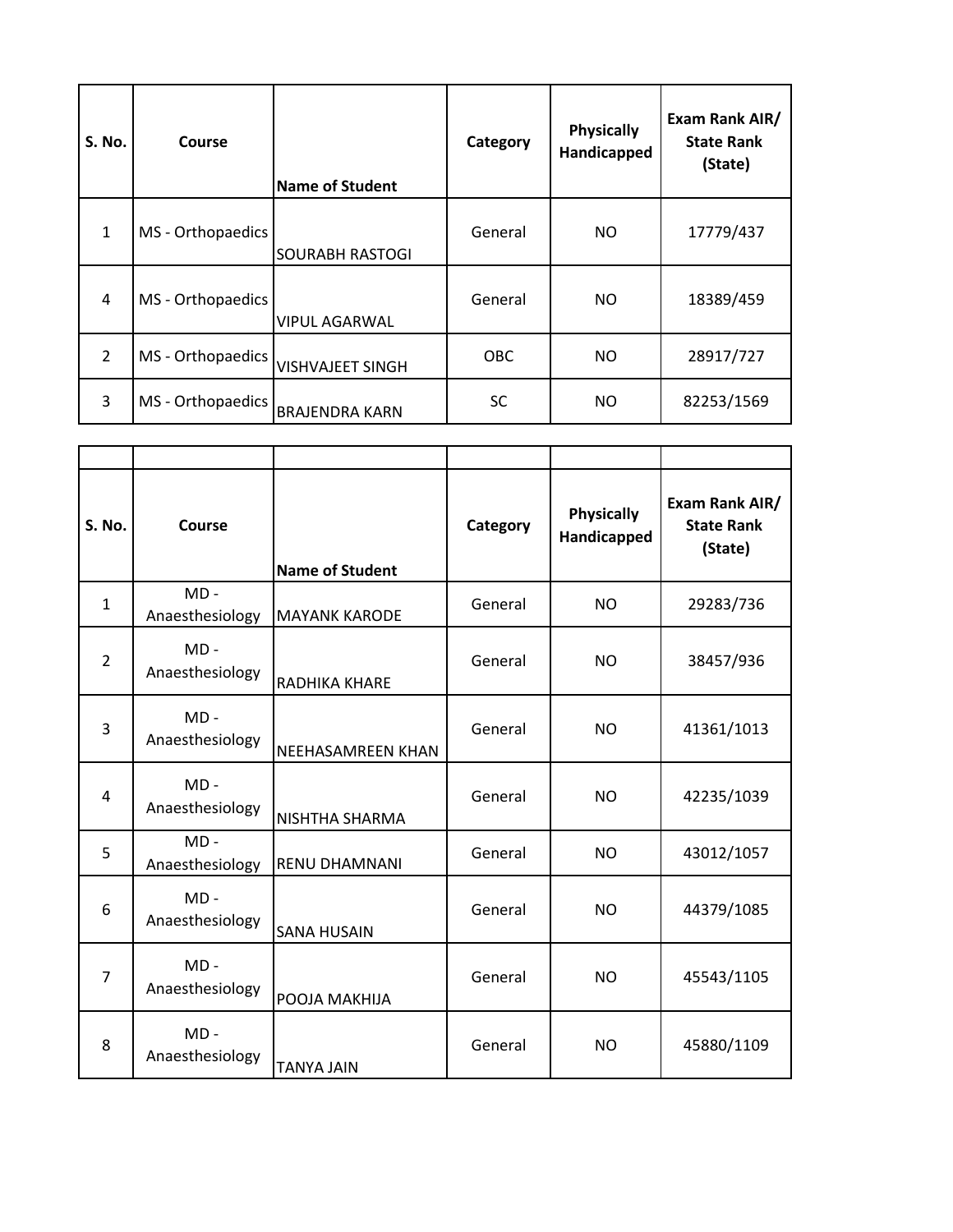| S. No.         | Course                                                                           | <b>Name of Student</b> | Category | <b>Physically</b><br>Handicapped | Exam Rank AIR/<br><b>State Rank</b><br>(State) |
|----------------|----------------------------------------------------------------------------------|------------------------|----------|----------------------------------|------------------------------------------------|
| $\mathbf{1}$   | <b>MD</b> - Tuberculosis<br>& Respiratory<br>Diseases /<br>Pulmonary<br>Medicine | AJMAL A                | OBC      | NO.                              | 22348/560                                      |
| $\overline{2}$ | <b>MD</b> - Tuberculosis<br>& Respiratory<br>Diseases /<br>Pulmonary<br>Medicine | ANOOP KUMAR SINGH      | OBC      | <b>NO</b>                        | 65596/1261                                     |
| S. No.         | Course                                                                           | <b>Name of Student</b> | Category | <b>Physically</b><br>Handicapped | Exam Rank AIR/<br><b>State Rank</b><br>(State) |
| $\mathbf{1}$   | <b>MD</b> - Paediatrics                                                          | SAHIL DHAMIJA          | General  | <b>NO</b>                        | 15233/373                                      |
| $\overline{2}$ | <b>MD</b> - Paediatrics                                                          | <b>VIKAS GUPTA</b>     | General  | <b>NO</b>                        | 17225/422                                      |
| 3              | <b>MD</b> - Paediatrics                                                          | DEEPIKA JOSHI          | General  | <b>NO</b>                        | 17927/441                                      |
| 4              | MD - Paediatrics                                                                 | <b>GURMILAN GUPTA</b>  | General  | <b>NO</b>                        | 63830/63830                                    |
| 5              | <b>MD</b> - Paediatrics                                                          | RAJENDER SINGH         | OBC      | <b>NO</b>                        | 42581/1046                                     |
| 6              | MD - Paediatrics                                                                 | <b>ASHISH SINGH</b>    | OBC      | <b>NO</b>                        | 43772/1075                                     |

| <b>S. No.</b>          | <b>Physically</b> | Exam Rank AIR/    |
|------------------------|-------------------|-------------------|
| Course                 | Category          | <b>State Rank</b> |
| <b>Name of Student</b> | Handicapped       | (State)           |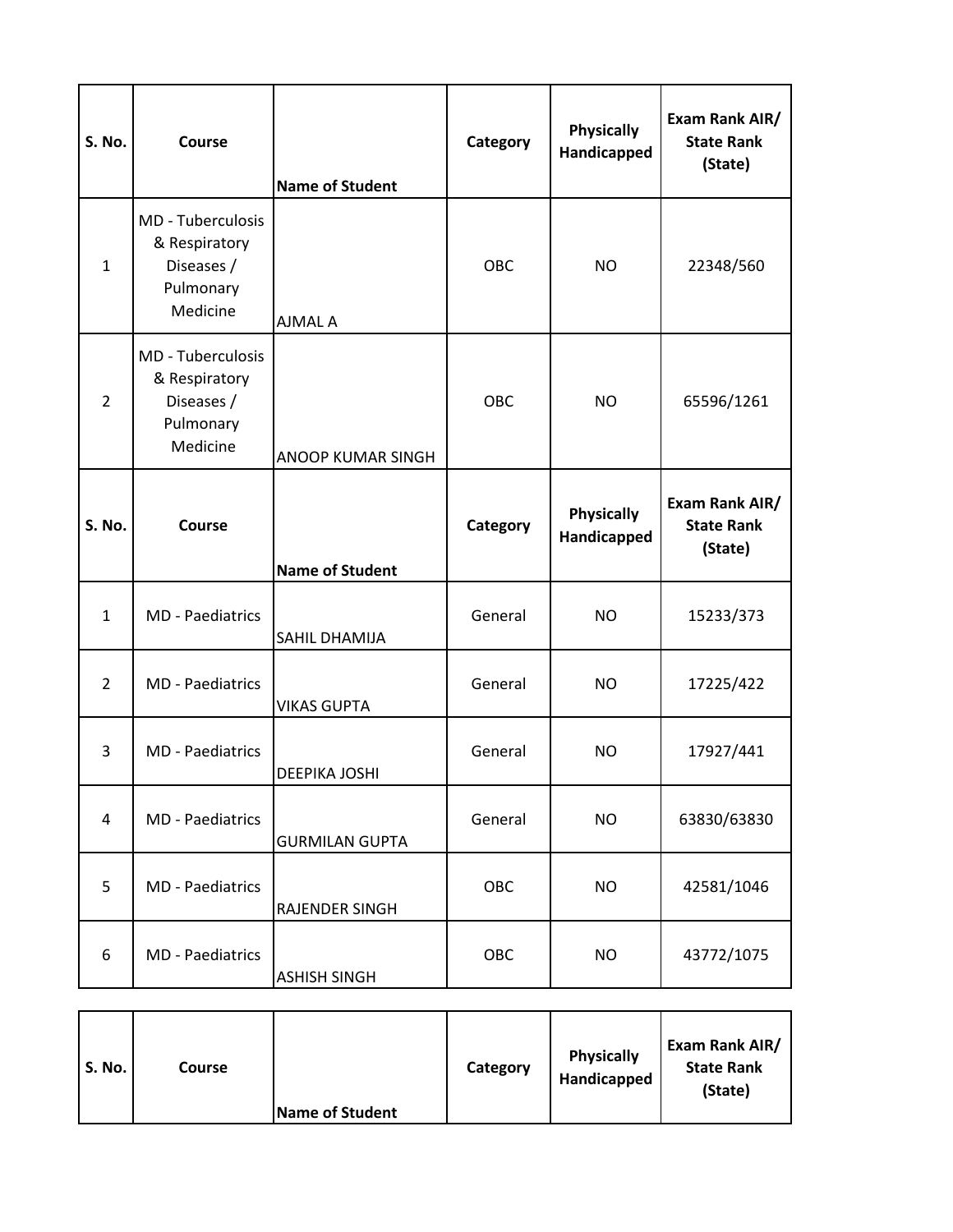| $\mathbf{1}$   | MD - General<br>Medicine                       | <b>TASHA SAMUEL</b>                     | General  | <b>NO</b>                        | 15081/368                                      |
|----------------|------------------------------------------------|-----------------------------------------|----------|----------------------------------|------------------------------------------------|
| $\overline{2}$ | MD - General<br>Medicine                       | <b>SUYASH GUPTA</b>                     | General  | <b>NO</b>                        | 15165/370                                      |
| 3              | MD - General<br>Medicine                       | <b>LEKHRAJ GARG</b>                     | General  | <b>NO</b>                        | 21287/534                                      |
| 4              | MD - General<br>Medicine                       | HALANI ANKITKUMAR<br>DAYARAMBHAI        | General  | <b>NO</b>                        | 40902/40902                                    |
| 5              | MD - General<br>Medicine                       | <b>NAVDEEP SINGH</b><br><b>KATHURIA</b> | General  | <b>NO</b>                        | 51892/51892                                    |
| 6              | MD - General<br>Medicine                       | POOJA BARADIA                           | OBC      | <b>NO</b>                        | 31279/779                                      |
| $\overline{7}$ | MD - General<br>Medicine                       | <b>SANDEEP KUMAR</b><br><b>PATEL</b>    | OBC      | <b>NO</b>                        | 32873/820                                      |
|                |                                                |                                         |          |                                  |                                                |
| S. No.         | Course                                         |                                         | Category | <b>Physically</b><br>Handicapped | Exam Rank AIR/<br><b>State Rank</b><br>(State) |
|                |                                                | <b>Name of Student</b>                  |          |                                  |                                                |
| $\mathbf{1}$   | MD - Dermatology<br>, Venereology &<br>Leprosy | <b>JAI BAWANE</b>                       | General  | <b>NO</b>                        | 12235/284                                      |
| 2              | MD - Dermatology<br>, Venereology &<br>Leprosy |                                         | General  | <b>NO</b>                        | 50047/50047                                    |
|                |                                                | <b>JAGRITI GANDHI</b>                   |          |                                  |                                                |
| S. No.         | Course                                         | <b>Name of Student</b>                  | Category | <b>Physically</b><br>Handicapped | Exam Rank AIR/<br><b>State Rank</b><br>(State) |
| $\mathbf{1}$   | MS - General<br>Surgery                        | <b>AGRAWAL ASHUTOSH</b><br>SANJAY       | General  | <b>NO</b>                        | 25861/633                                      |
| $\overline{2}$ | MS - General<br>Surgery                        | DHARMENDRA                              | General  | <b>NO</b>                        | 26226/641                                      |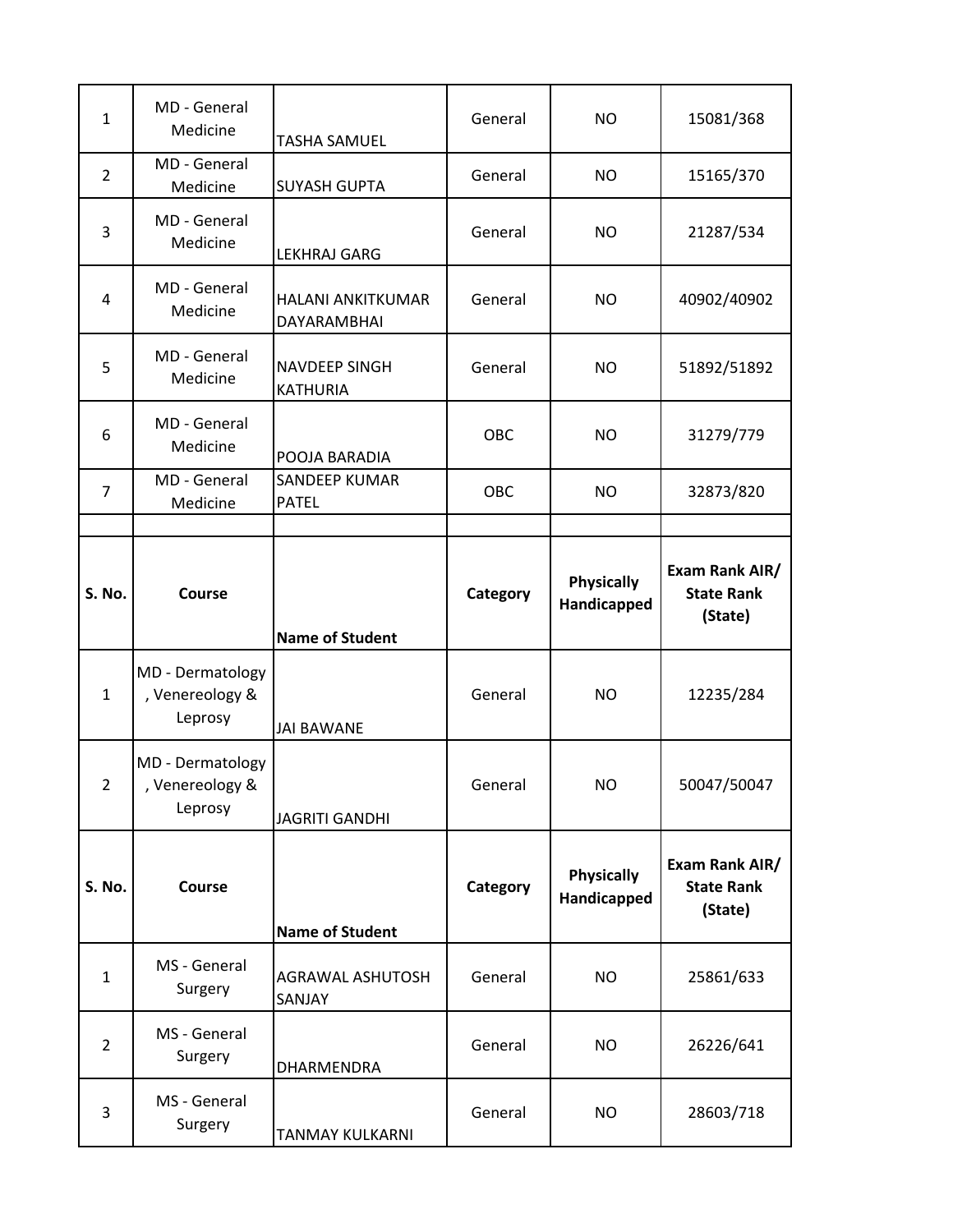| 4              | MS - General<br>Surgery               | PRABUDDH GODRE                          | General    | NO.                              | 45655/678                                      |
|----------------|---------------------------------------|-----------------------------------------|------------|----------------------------------|------------------------------------------------|
| 5              | MS - General<br>Surgery               | PRATEEK BHARDWAJ                        | General    | <b>NO</b>                        | 54437/687                                      |
| 6              | MS - General<br>Surgery               | <b>ABHAY SAINI</b>                      | General    | <b>NO</b>                        | 48195/565                                      |
| $\overline{7}$ | MS - General<br>Surgery               | <b>SALMAN ANWER</b><br><b>KACHBA</b>    | OBC        | <b>NO</b>                        | 27505/681                                      |
| 8              | MS - General<br>Surgery               | <b>NARENDRA KUMAR</b><br><b>DADSENA</b> | OBC        | <b>NO</b>                        | 73013/1511                                     |
| 9              | MS - General<br>Surgery               | <b>KRITIK JAISWAL</b>                   | <b>OBC</b> | <b>NO</b>                        | 74957/1526                                     |
| 10             | MS - General<br>Surgery               | <b>ANMOL SAMBARE</b>                    | OBC        | <b>NO</b>                        | 83895/1579                                     |
|                |                                       |                                         |            |                                  |                                                |
|                |                                       |                                         |            |                                  |                                                |
| S. No.         | Course                                | <b>Name of Student</b>                  | Category   | <b>Physically</b><br>Handicapped | Exam Rank AIR/<br><b>State Rank</b><br>(State) |
| $\mathbf{1}$   | MD - Radio<br>Diagnosis/Radiolog      | PAWAN KUMAR GUPTA                       | General    | <b>NO</b>                        | 12454/318                                      |
| 2              | MD - Radio<br>Diagnosis/Radiolog<br>v | <b>ASHWIN PATIDAR</b>                   | OBC        | <b>NO</b>                        | 11898/275                                      |
| 3              | MD - Radio<br>Diagnosis/Radiolog<br>y | PRATIPAL RAJPALI                        | OBC        | <b>NO</b>                        | 13438/318                                      |

| <b>S. No.</b> | Course        | <b>Name of Student</b> | Category | <b>Physically</b><br>Handicapped | Exam Rank AIR/<br><b>State Rank</b><br>(State) |
|---------------|---------------|------------------------|----------|----------------------------------|------------------------------------------------|
|               | $MD/MS -$     |                        |          |                                  |                                                |
| $\mathbf{1}$  | Obstetrtics & |                        | General  | NO                               | 20972/521                                      |
|               | Gynaecology   | <b>SHIVANI KALE</b>    |          |                                  |                                                |